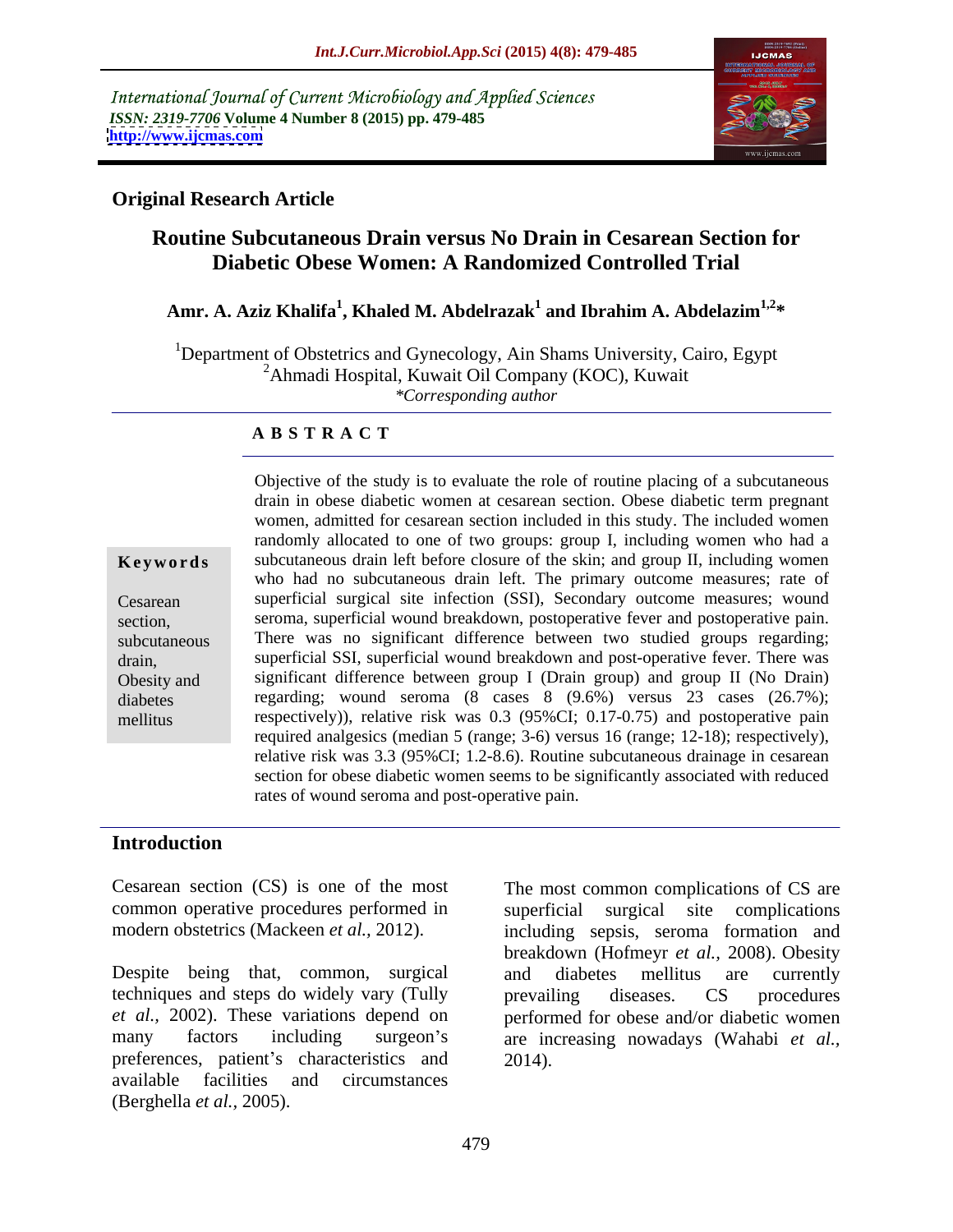Such superficial surgical site complications The included women randomly allocated to commonly encountered in CS for obese and one of two groups: group I, including diabetic women (Leth *et al.,* 2011). One of the common, yet debatable, practices in CS before closure of the skin; and group II, is to use a subcutaneous drain in obese or diabetic women. The advantage of such a drain left. practice is to drain any blood or serous fluid that may accumulate in the subcutaneous Randomization performed using a computer space, which cause post-operative pain or generated randomization system. Concealed provide a good medium for microbial growth and infection (Gates and Anderson, encased in serially numbered opaque sealed 2005 and Gates and Anderson, 2013). Some envelopes that only opened afterclosure of surgeons, however, have raised much the uterine incision. argument about the value of subcutaneous

South Korea, 2008). All participating and procedure of the study. The study included obese diabetic term pregnant the woman's body mass index (BMI) above 30 kg/m<sup>2</sup>. All included women had diabetes mellitus, maintained on insulin therapy. absorbable polypropylene (Prolene<sup>®</sup>,

glycated hemoglobin (HbA1C) was equal to Keizers gracht, Amsterdam) that was

women who had a subcutaneous drain left including women who had no subcutaneous drain left.

allocation applied. Allocation numbers the uterine incision.

drains (Enkin, 1995). CS procedures performed by by lecturer of The aim of this study was to evaluate the had passed the residency program for 3 role of routine placing of a subcutaneous years and having an experience for 3 years drain in obese diabetic women at CS. as assistant lecturer, with MD degree), **Patients and methods** *et al.*, 2014). the causality (lecturer of the causality; who assisted by a registrar of the causality (Yehia *et al.,* 2014).

This randomized controlled trial conducted In studied women, the skin incised through a at Ain Shams University during the period low transverse incision. Sharp dissection between December 2012 and November always followed. The lower uterine segment 2013. The study protocol was in agreement opened through a C-shaped incision. After with the Helsinki Declaration for Ethical delivery of the fetus, the placenta and Medical Research (last updated in Seoul, membranes delivered by controlled cord women signed informed written consent two continuous layers using number 1 after thorough explanation of the purpose delayed absorbable polyglatin (Vicryl®, women, admitted from the causality for The fascial layer was closed using number 1 delivery by CS. Obesity was defined when continuous delayed absorbable polyglatin (calculated as weight (in kilograms) divided women of both groups, the subcutaneous fat by squared height (in squared meters)) was was closed by number 2/0 interrupted . All included women had delayed absorbable polyglatin (Vicryl® controlled gestational or pre-existing Ethicon, United States). The skin closed Controlled diabetes mellitus was defined in women of group I was Nelaton's catheter when a recent (no earlier than 2 weeks) (Size Ch/Fr 14, Apexmed International or less than 7% (Rafat and Ahmad, 2012). manually fenestrated (4-5 fenestrae) using atraction. The uterine incision is closed in , Ethicon, United States) stitches. The visceral and parietal layers of peritoneum not closed. (Vicryl® , Ethicon, United States) stitches. In , using subcuticular continuous non absorbable polypropylene (Prolene®, , Ethicon, United States) stitch. The drain left Keizersgracht, Amsterdam) that was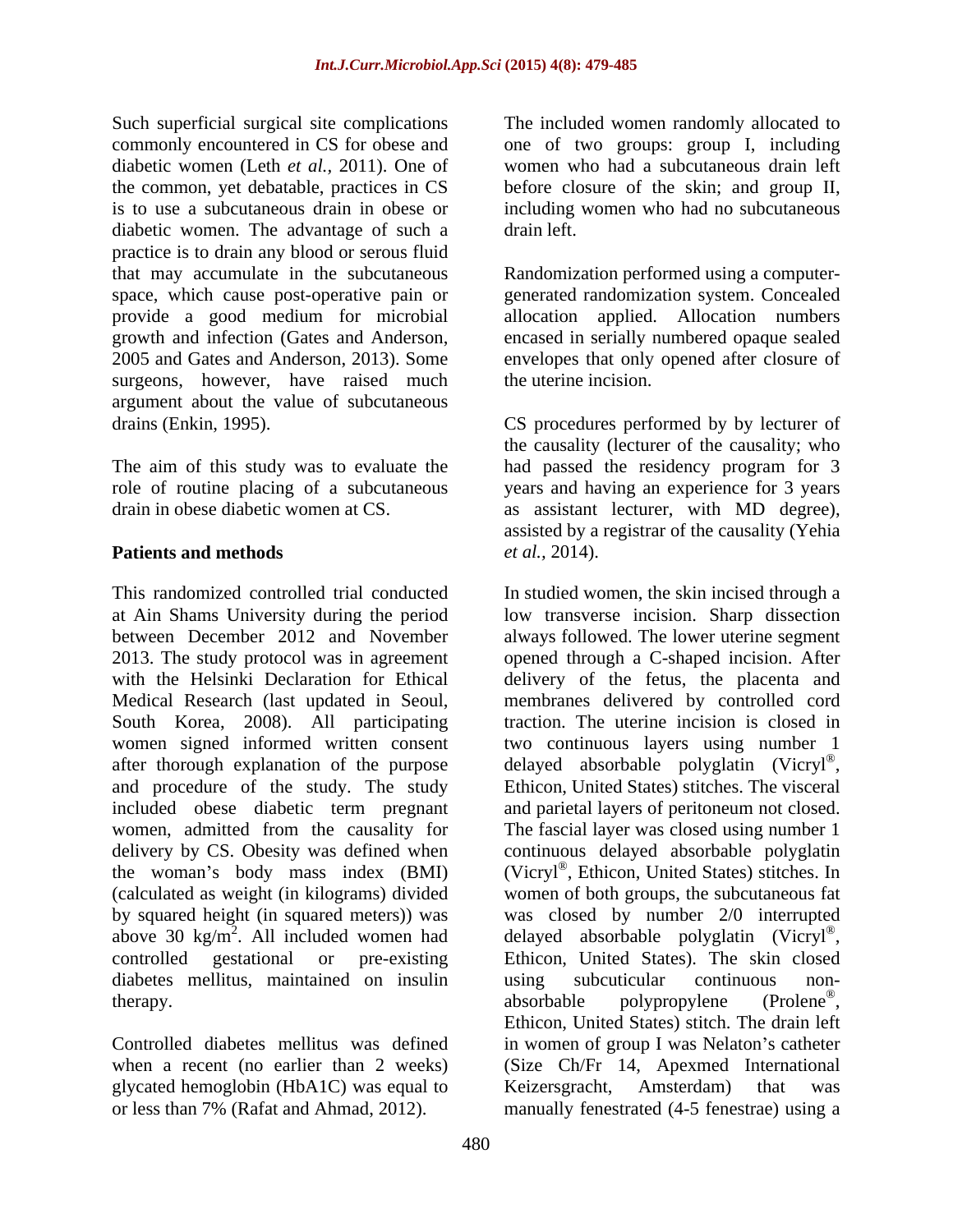stitched to the skin, connected to a urinary energy were used to represent who had major intraoperative complications subcutaneous layer thickness measured their 95% confidence intervals, as well as using the scalpel hand, which then measured the absolute risk reduction (ARR)

The primary outcome measures; rate of<br>superficial surgical site infection defined as **Results and Discussion** superficial surgical site infection, defined as presence of wound discharge that yielded a positive result on bacteriological culture. Secondary outcome measures; wound women recruited in this trial. Figure 1 shows seroma, superficial wound breakdown (defined as skin and/or subcutaneous dehiscence with intact fascial layer), postoperative fever (defined as temperature  $\geq$  38<sup>°</sup>C, 24 hours postoperatively) and postoperative pain (judged after 24 hours, through visual analogue scale (VAS); with 0 meaning no pain, and 10 meaning the worst pain). The respectively), mean gestational age  $(37.2 \pm 1)$ 

### **Sample size and statistical anlysis**

The required sample size was calculated using G\* Power software, version 3.17 for sample size calculation [\*Heinrich Heine Universität; Düsseldorf; Germany], setting the  $\alpha$ -error probability at 0.05, power [1- $\beta$ ] error probability] at 0.95%, and effective sample size [w] at 0.3. The effective size [w] was calculated as follows:  $w = \sqrt{\chi^2/N}$ , where X2 is the chi-square test and N is the participants'  $\geq$  134 needed to produce a statistically acceptable figure. (Table 2).

Data were collected and statistically There was significant difference between analyzed using SPSS (Statistical Package for Social Sciences); computer software version

pair of scissors and was exited from the skin 18 (Chicago, IL, USA). Mean and SD through a separate opening about 2 Cm (standard deviation) were used to represent lateral to one of the wound angles. The drain numerical variables, while, number and bag and left in place for 48 hours. Women categorical variables. Independent student's as; bowel or urinary tract injuries or massive and Chi-square  $(x^2)$  test for categorical blood loss or transfusion excluded from the variables analysis. The risk association study. In all included women, the presented in terms of risk ratios (RRs) and against a standard ruler. calculated. P value <0.05 was considered percentage were used to represent t-test, used for numeric parametric variables, their 95% confidence intervals, as well as the absolute risk reduction (ARR) significant.

# **Results and Discussion**

One hundred and seventy-four eligible a flow diagram showing the study course, excluded cases and reasons for exclusion.

There was no significant difference between group I (Drain group) and group II (No Drain) regarding; mean age  $(28.3 \pm 5.2)$ versus  $27.9 \pm 4.4$  years; respectively), mean BMI  $(34.1 \pm 1.9 \text{ versus } 34.2 \pm 1.7)$ ; 2.8 versus  $37.4 \pm 2.6$  weeks; respectively). In addition, there was no significant difference between group I and group II regarding; median parity (1 (Range; 1-2) versus 1 (Range; 1-2); respectively) and mean HbA1C (6.25  $\pm$  0.32 versus 6.29  $\pm$ 0.33%; respectively) (Table 1).

total sample size. The number of groups regarding; superficial SSI, superficial There were no significant differences between two studied groups regarding; operative time and subcutaneous layer thickness. In addition, there was no significant difference between two studied wound breakdown and post-operative fever (Table 2).

> group I (Drain group) and group II (No Drain) regarding; wound seroma [8 cases 8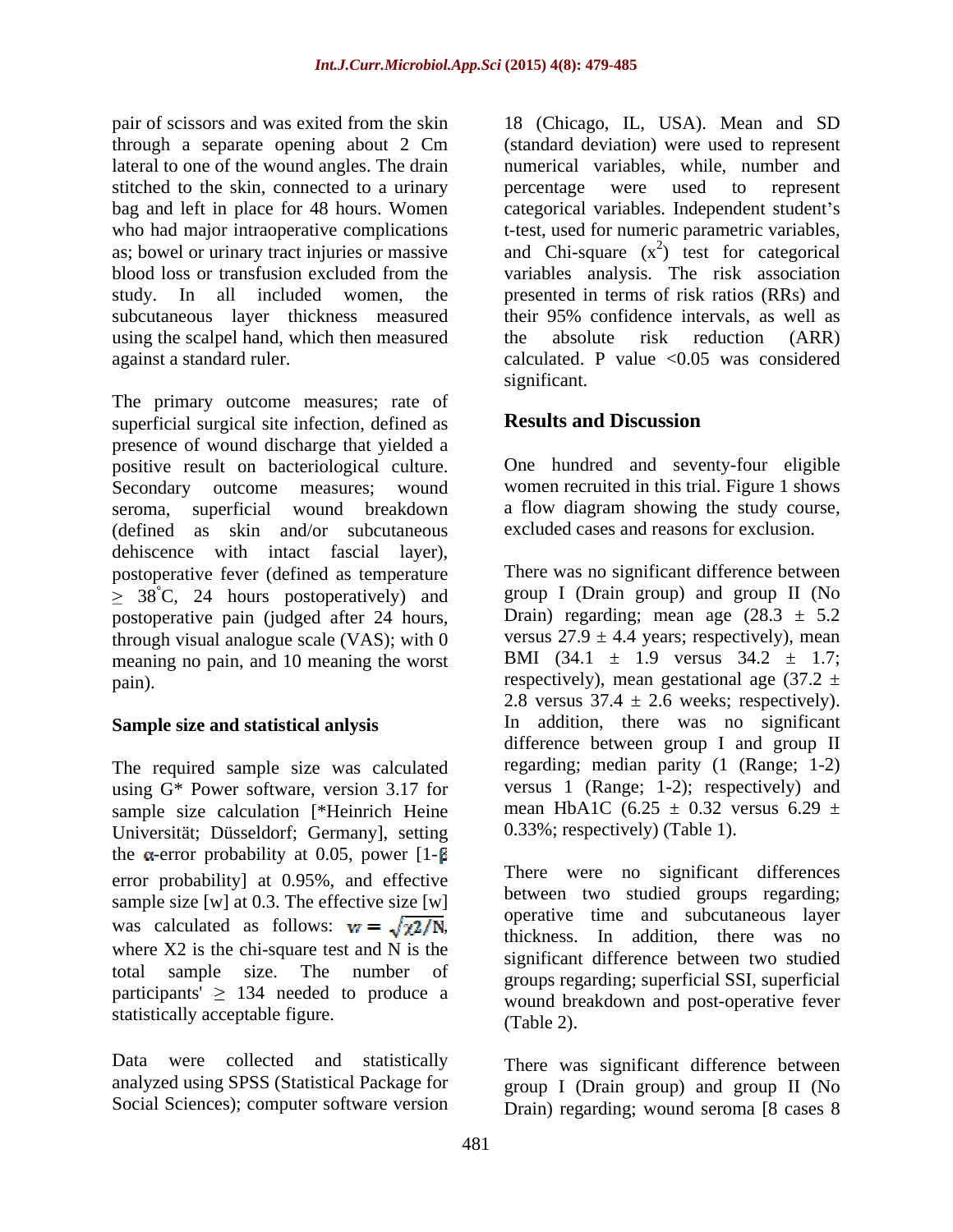(9.6%) versus 23 cases (26.7%); Another recent large Cochrane systematic respectively)], relative risk was 0.3 (95% CI; 0.17-0.75), and postoperative pain required analgesics [median 5 (range; 3 6) versus 16 drain versus no drain at caesarean section (range; 12-18); respectively], relative risk wound, and of different types of drain, on was 3.3 (95%CI; 1.2-8.6) (Table 2). maternal health and healthcare resource use

The current trial showed significant found no difference in the risk of wound difference between group I and group II infection, regarding; wound seroma [8 cases 8 (9.6%) febrile morbidity or pain in women who had versus 23 cases (26.7%); respectively)], wound drains compared with those who did relative risk was 0.3 (95%CI; 0.17-0.75) and not. There was some evidence from one trial postoperative pain required analgesics [median 5 (range;  $3-6$ ) versus 16 (range; 12-18); respectively], relative risk was 3.3 (95%CI; 1.2-8.6). However, the benefit of differences in outcomes were found between subcutaneous drain regarding; post- subcutaneous drainage and subcutaneous operative fever, superficial SSI and wound suturing in the three trials that made this breakdown was statistically insignificant. comparison (Gates and Anderson, 2013).

of routine wound drainage in cesarean

Seven trials (1993 women) were included in treatment (CAESAR study, 2010). the review conducted by Gates et al (Gates and Anderson, 2005), to compare the effects The later definition, however, should of using a wound drain versus no drain at confuse between febrile morbidity and caesarean section wound, on maternal health sepsis, and is, therefore, not appropriate in and healthcare resource use. Meta-analysis found no difference in the risk of wound infection, other wound complications, A total of 3033 women were studied by febrile morbidity or endometritis in women CAESAR study collaborative group to who had wound drains compared with those evaluate effect of alternative surgical who did not. There was some evidence that techniques in women undergoing cesarean caesarean sections may be about five section including liberal versus restricted minutes shorter and that blood loss may be slightly lower when drains were not used (Gates and Anderson, 2005).

review done by Gates and Anderson (2013) to compare the effects of using a wound (Gates and Anderson, 2013). Meta-analysis other wound complications, not. There was some evidence from one trial that a subcutaneous drain may increase wound infection compared to a sub-sheath drain (RR 5.42; 95% CI 1.28 to 22.98). No

An old Cochrane systematic review The definition of febrile morbidity was conducted by Enkin (1995), to evaluate role variable between studies. The definition that section in which two trials included (Loong drainage was that used in the current trial: a *et al.*, 1988; Saunders and Barclay, 1988). <br>temperature  $\geq 38^{\circ}\text{C}$  after 24 hours Enkin concluded that the use of such postoperatively. Exclusion of the first 24 drainage may be of benefit if hemostasis is hours excludes the reactionary fever that inadequate, but a benefit from a routine use may occur due to the surgical trauma of has not been established (Enkin, 1995). cesarean section itself. Some authors defined most suitable for the target of subcutaneous febrile morbidity as that required antibiotic treatment (CAESAR study, 2010).

our opinion.

use of drains (CAESAR study, 2010).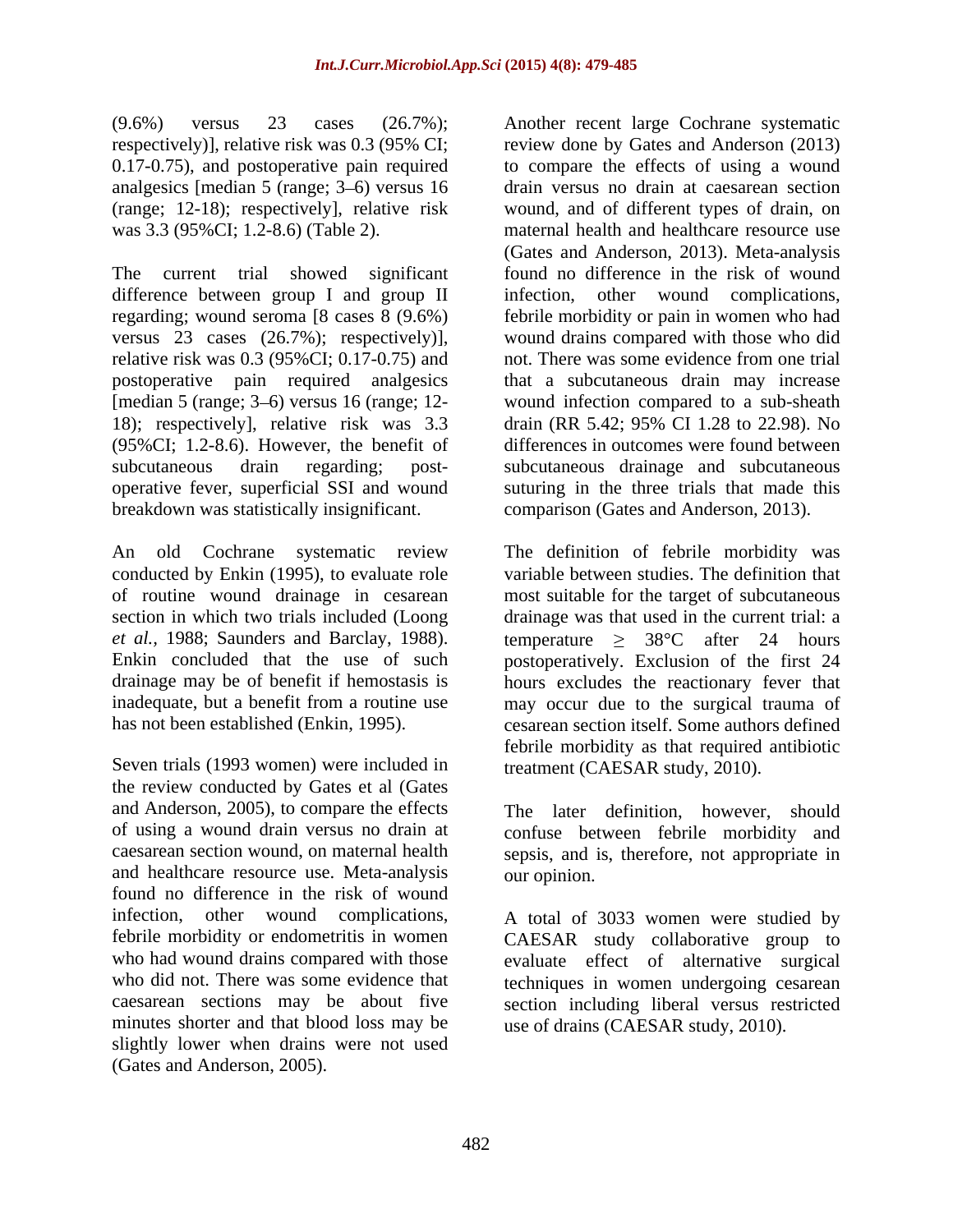| Variables                         | Group           | Group.          | P value (95% CI), Significance                 |
|-----------------------------------|-----------------|-----------------|------------------------------------------------|
|                                   | (Drain Group)   | (No Drain)      |                                                |
|                                   | (Number 83)     | (Number 86)     |                                                |
| Age (years)                       |                 |                 |                                                |
| $\frac{Mean \pm SD}{BMI (kg/m2)}$ | $28.3 \pm 5.2$  | $27.9 \pm 4.4$  | $P = 0.06$ (-1.0, 0.4, 1.8), Non-Significant*  |
|                                   |                 |                 |                                                |
| $Mean \pm SD$                     | $34.1 \pm 1.9$  | $34.2 \pm 1.7$  | $= 0.1$ (-0.6, -0.1, 0.44), Non-Significant*   |
| Parity                            |                 |                 |                                                |
| Median (Range)                    | $1(1-2)$        | $1(1-2)$        | $P = 1 (1,96)$ , Non-Significant**             |
| Repeat cesarean section           |                 |                 |                                                |
| Number $(\%)$                     | 45(54.2%)       | 41 (47.7%)      | $P = 0.6$ (1.96), Non-Significant**            |
| Gestational Age (weeks)           |                 |                 |                                                |
| $Mean \pm SD$                     | $37.2 \pm 2.8$  | $37.4 \pm 2.6$  | $= 0.2$ (-1.01, -0.2, 0.61), Non-Significant*  |
| $HbA1C$ (%)                       |                 |                 |                                                |
| $Mean \pm SD$                     | $6.25 \pm 0.32$ | $6.29 \pm 0.33$ | $P = 0.6$ (-0.1, 0.04, 0.05), Non-Significant* |

# **Table.1** Demographic data of studied women

\*\*Analysis using Chi-square (X2) test \*Analysis using independent student's t-test<br>BMI: Body mass index BMI: Body mass index HbA1C: Glycated hemoglobin

## **Table.2** Superficial SSI, wound seroma, wound breakdown, post-operative fever and pain in both studied groups **both** studied groups **both** studied groups **both** studied groups **both** studied groups **both** studied groups **both** studied groups **both** studied groups **both** studied groups **both** studied groups **bot**

| Variables                           | Group 1       | l Ciroun I    | P value     | RR (95% CI)                               | ARR    |
|-------------------------------------|---------------|---------------|-------------|-------------------------------------------|--------|
|                                     |               |               |             |                                           |        |
|                                     | (Drain Group) | (No Drain     |             |                                           |        |
|                                     | (Number 83)   | (Number 86)   |             |                                           |        |
| Superficial SSI                     |               |               |             |                                           |        |
| Number (%)                          | 5(6%)         | 6(7%)         | $0.6*$ (NS) | $0.86(0.27 - 2.72)$                       | 0.95%  |
| Wound seroma                        |               |               |             |                                           |        |
| Number (%)<br>Superficial breakdown | $8(9.6\%)$    | 23(26.7%)     |             | $0.01^*$ (S) $\qquad 0.3 \ (0.17 - 0.75)$ | 12.34% |
|                                     |               |               |             |                                           |        |
|                                     |               |               |             |                                           |        |
| Number (%)                          | $4(4.8\%)$    | $7(8.1\%)$    | $0.4*$ (NS) | $0.59(0.18 - 1.95)$                       | 3.32%  |
| Postoperative fever                 |               |               |             |                                           |        |
| Number (%)                          | $10(12\%)$    | $15(17.4\%)$  | $0.3*$ (NS) | $0.69(0.33 - 1.45)$                       | 5.39%  |
| nain                                |               |               |             |                                           |        |
| Postoperative<br>Median (Range)     | $5(3-6)$      | $16(12 - 18)$ |             | $0.01*(S)$ 3.3 (1.2 - 8.6)                | 11.23% |

\*Analysis using chi-squared  $(X^2)$  test ) test RR (95% CI): Relative Risk and its 95% Confidence interval SSI: Surgical site infection SSI: Surgical site infection **Secure 2.1 Secure 2.1 Secure 2.1 Secure 2.1 Secure 2.1 Secure 2.1 Secure 2.1 Secure 2.1 Secure 2.1 Secure 2.1 Secure 2.1 Secure 2.1 Secure 2.1 Secure 2.1 Secure 2.1 Secure 2.1 Secure 2.1 Secur** S: Significant difference **Secure 2.5 and 2.5 and 3.5 and 3.6 and 3.6 and 3.6 and 3.6 and 3.6 and 3.6 and 3.6 and 3.6 and 3.6 and 3.6 and 3.6 and 3.6 and 3.6 and 3.6 and 3.6 and 3.6 and 3.6 and 3.6 and 3.6 and 3.6 and 3.6** NS: Non-Significant difference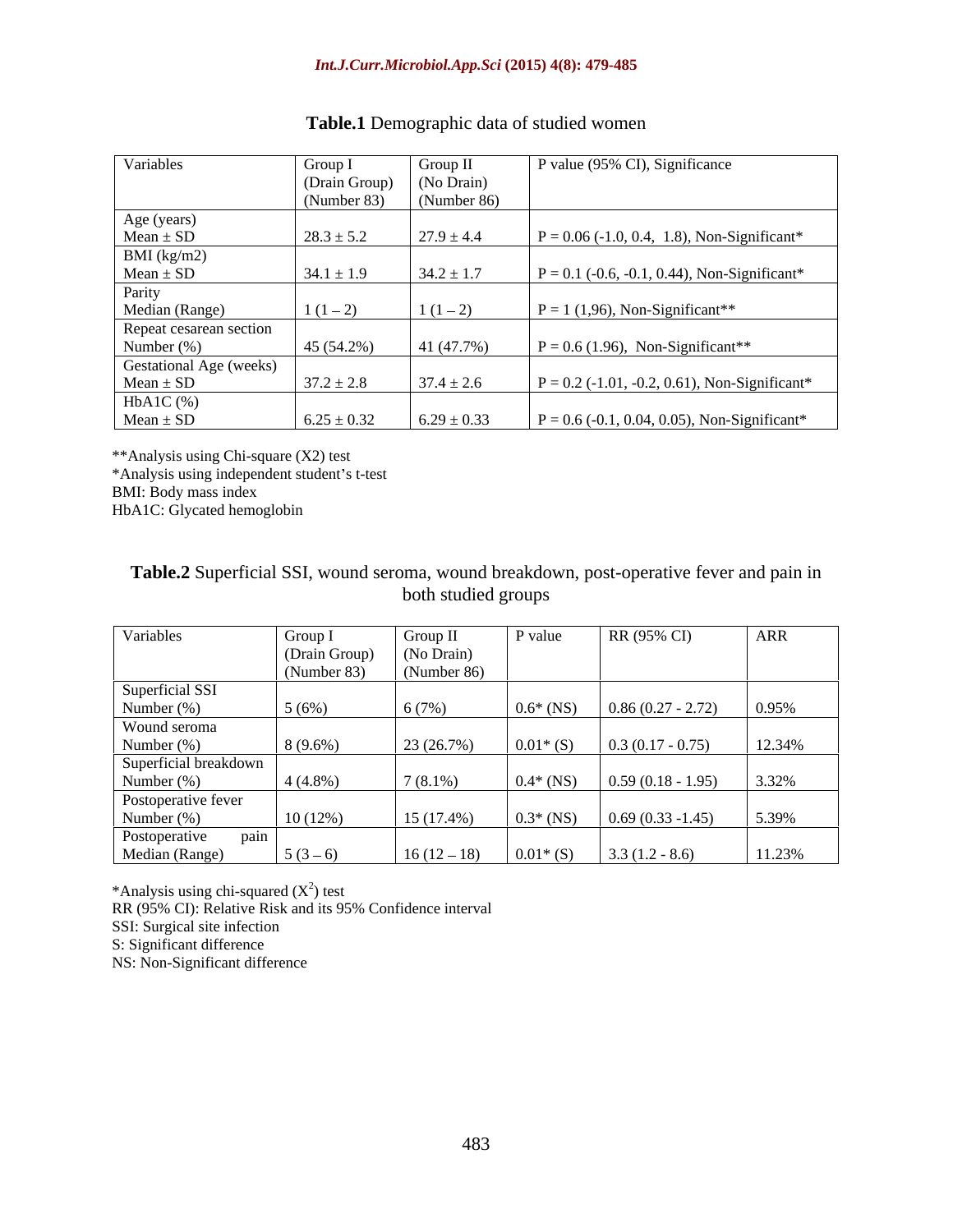

#### **Figure.1** Flow diagram of the study course, excluded cases and reasons for exclusion

\*Women excluded from the study (49 cases); uncontrolled diabetes (22 cases), women who did not consent for the study (13 cases), women who had their cesarean section after prolonged trial of labor with frequent vaginal examination (6 cases) and women who had preoperative sepsis (chorioamnionitis or urinary tract infection) (8 cases). cases).

\*\*Women excluded from group I (3 cases); 1 case of bladder injury, 1 case of bowel injury and 1 case of blood transfusion for intraoperative blood loss.

\*\*\* Women excluded from group II (2 cases); 1 case of bladder injury and 1 case of blood transfusion for intraoperative blood loss.

In addition; significant reduction of post-<br>operative fever, superficial SSI and wound operative pain after usage of subcutaneous drain in cesarean section was concluded by CAESAR and Kumar (CAESAR study, 2010; Kumar, 2004). Both Kumar and CAESAR studies used the VAS as a semi- We would like to express our appreciation to objective tool for assessment of pain women participated in this study, also, we In addition; significant reduction of post-<br>operative fever, superficial SSI and wound<br>brackin in cesarean section was concluded by<br>CAESAR and Kumar (CAESAR study,<br>2010; Kumar, 2004). Both Kumar and<br>CAESAR studies used the

In conclusion, routine subcutaneous Ain Shams university for their cooperation drainage in cesarean section for obese diabetic women seems to be significantly associated with reduced rates of wound seroma and severe post-operative pain. they have no conflict of interest in relation

breakdown was statistically insignificant.

#### **Acknowledgment**

(CAESAR study, 2010 and Kumar, 2004). appreciate the efforts done by our colleagues in department of Obstetrics and gynecology during conduction of this study.

> **Conflict of interest:** Authors declare that to this study.